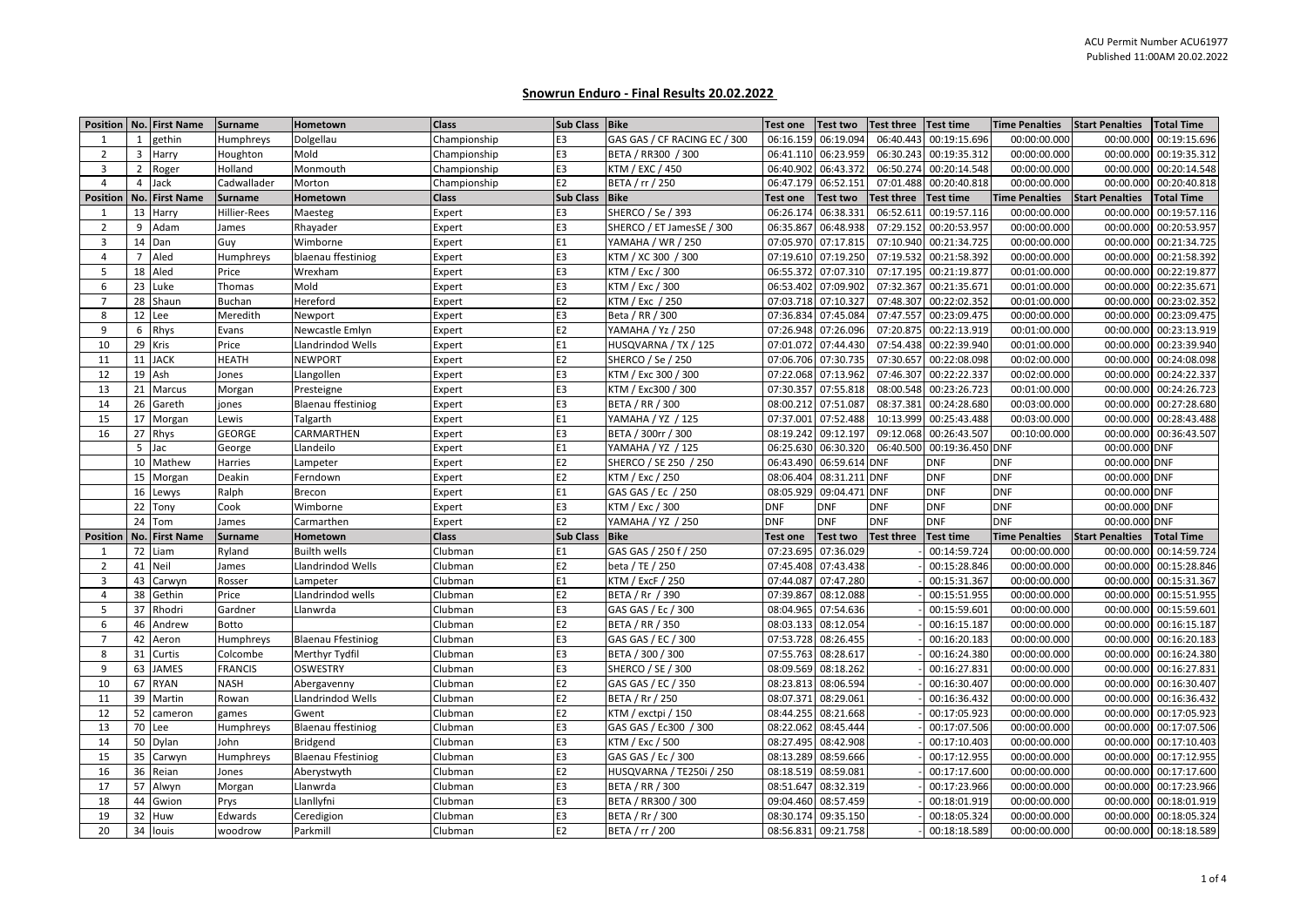| 21                      |          | 40 Gareth        | Whittingham       | Usk                               | Clubman                      | E <sub>1</sub>   | YAMAHA / Wrf / 250                         |                      | 08:55.231 09:31.273                  | 00:18:26.504             | 00:00:00.000             | 00:00.000 00:18:26.504                      |  |
|-------------------------|----------|------------------|-------------------|-----------------------------------|------------------------------|------------------|--------------------------------------------|----------------------|--------------------------------------|--------------------------|--------------------------|---------------------------------------------|--|
| 22                      |          | 69 Tom           | Cad               | Oswestry                          | Clubman                      | E <sub>2</sub>   | KTM / Exc / 250                            | 08:44.176            | 10:18.526                            | 00:19:02.702             | 00:00:00.000             | 00:19:02.702<br>00:00.000                   |  |
| 23                      | 68 Ed    |                  | Sarchet           | <b>SEVENOAKS</b>                  | Clubman                      | E <sub>2</sub>   | KTM / exc250 / 250                         | 08:31.607            | 09:39.176                            | 00:18:10.783             | 00:03:00.000             | 00:00.000<br>00:21:10.783                   |  |
| 24                      |          | 65 Bryn          | Humphreys         | <b>Blaenau ffestiniog</b>         | Clubman                      | E <sub>2</sub>   | YAMAHA / YZ / 250                          | 08:16.470            | 10:52.285                            | 00:19:08.755             | 00:03:00.000             | 00:22:08.755<br>00:00.000                   |  |
| 25                      |          | 58 Elliot        | Beken             | Epsom                             | Clubman                      | E <sub>2</sub>   | KTM / EXC / 350                            | 08:23.675            | 09:23.848                            | 00:17:47.523             | 00:05:00.000             | 00:00.000<br>00:22:47.523                   |  |
| 26                      |          | 30 Tom           | <b>Brazier</b>    | Fairbourne                        | Clubman                      | E <sub>2</sub>   | GAS GAS / 350 / 350                        | 09:06.381            | 11:42.957                            | 00:20:49.338             | 00:09:00.000             | 00:29:49.338<br>00:00.000                   |  |
| 27                      |          | 66 Craig         | Judd              | Abergavenny                       | Clubman                      | E <sub>2</sub>   | KTM / EXCF / 350                           | 09:28.531            | 10:39.967                            | 00:20:08.498             | 00:12:00.000             | 00:32:08.498<br>00:00.000                   |  |
| 28                      |          | 62 Luke          | Machin            | Telford                           | Clubman                      | E <sub>2</sub>   | KTM / Exc TPI / 250                        | 10:05.233            | 10:25.801                            | 00:20:31.034             | 00:20:00.000             | 00:00.000<br>00:40:31.034                   |  |
| 29                      |          | 53 Chris         | Davies            | <b>BRIDGEND</b>                   | Clubman                      | E <sub>2</sub>   | HUSQVARNA / Fe / 350                       | 10:29.257            | 13:48.334                            | 00:24:17.591             | 00:27:00.000             | 00:00.000<br>00:51:17.591                   |  |
| 30                      |          | 60 Mike          | Spence            | Church Stretton                   | Clubman                      | E3               | KTM / XC / 300                             | 10:20.495            | 09:48.048                            | 00:20:08.543             | 00:37:00.000             | 00:00.000<br>00:57:08.543                   |  |
| 31                      | 61       | Elizabeth        | Tett              | Bewdley                           | Clubman                      | E1               | KTM / Exc / 150                            | 10:24.575            | 12:54.265                            | 00:23:18.840             | 00:36:00.000             | 00:59:18.840<br>00:00.000                   |  |
| 32                      | 64       | Sam              | Parton            | <b>Builth Wells</b>               | Clubman                      | E <sub>3</sub>   | HUSQVARNA / TX300 / 300                    | 11:40.301            | 12:46.280                            | 00:24:26.581             | 00:58:00.000             | 00:00.000<br>01:22:26.581                   |  |
|                         | 25       | Decland          | Pannell           | Clehonger                         | Clubman                      | E <sub>3</sub>   | HUSQVARNA / Te / 300                       | DNF                  | <b>DNF</b>                           | <b>DNF</b>               | <b>DNF</b>               | 00:00.000 DNF                               |  |
|                         | 33       | Dean             | Wright            | Swansea                           | Clubman                      | E <sub>2</sub>   | KTM / Excf six days / 350                  | 08:47.091            | 09:17.333                            | 00:18:04.424 DNF         |                          | 00:00.000 DNF                               |  |
|                         | 45       | Michael          | Cooke             | Ellesmere                         | Clubman                      | E <sub>2</sub>   | GAS GAS / Ec 350 / 350                     | 07:57.626            | <b>DNF</b>                           | <b>DNF</b>               | <b>DNF</b>               | 00:00.000 DNF                               |  |
|                         | 47       | Jack             | Probert           | Llandrindod Wells                 | Clubman                      | E1               | <b>SHERCO / SE / 125</b>                   | 07:30.743            | 07:46.022                            | 00:15:16.765 DNF         |                          | 00:00.000 DNF                               |  |
|                         | 48       | James            | Bateman           | Crewe                             | Clubman                      | E3               | GAS GAS / EC 300 / 300                     | 11:45.440 DNF        |                                      | <b>DNF</b>               | <b>DNF</b>               | 00:00.000 DNF                               |  |
|                         | 49       | David            | Wilkinson         | Crewe                             | Clubman                      | E3               | BETA / 300rr / 300                         | 14:18.678            | <b>DNF</b>                           | <b>DNF</b>               | <b>DNF</b>               | 00:00.000 DNF                               |  |
|                         | 51       | Kieran           | <b>Brockie</b>    | Crewe                             | Clubman                      | E3               | KTM / 300tpi / 300                         | DNF                  | <b>DNF</b>                           | <b>DNF</b>               | <b>DNF</b>               | 00:00.000 DNF                               |  |
|                         | 54       | Daniel           | Davies            | llanelli                          | Clubman                      | E3               | KTM / EXC / 300                            | DNF                  | <b>DNF</b>                           | <b>DNF</b>               | <b>DNF</b>               | 00:00.000 DNF                               |  |
|                         | 55       | Charlie          | Sampson           | <b>Bristol</b>                    | Clubman                      | E3               | HUSQVARNA / Te300 / 300                    | DNF                  | <b>DNF</b>                           | <b>DNF</b>               | <b>DNF</b>               | 00:00.000 DNF                               |  |
|                         |          | 56 Rob           | Walker            | Gloucester                        | Clubman                      | E3               | KTM / Exc / 300                            | 10:37.809 DNF        |                                      | <b>DNF</b>               | <b>DNF</b>               | 00:00.000 DNF                               |  |
|                         |          | 59 Matt          | Hooper            | Rudford                           | Clubman                      | E3               | KTM / 300 EXC / 300                        | DNF                  | DNF                                  | <b>DNF</b>               | <b>DNF</b>               | 00:00.000 DNF                               |  |
| Position                |          | No. First Name   | <b>Surname</b>    | Hometown                          | <b>Class</b>                 | <b>Sub Class</b> | <b>Bike</b>                                | Test one             | <b>Test two</b><br><b>Test three</b> | <b>Test time</b>         | <b>Time Penalties</b>    | <b>Start Penalties</b><br><b>Total Time</b> |  |
| 1                       |          | 78 Paul          | Herbert           | Ellesmere                         | Veteran O/40                 | E2               | KTM / Xc / 250                             | 07:08.439            | 07:22.288                            | 00:14:30.727             | 00:00:00.000             | 00:14:30.727<br>00:00.000                   |  |
|                         |          |                  |                   |                                   |                              |                  |                                            |                      |                                      |                          |                          |                                             |  |
| $\overline{2}$          |          | 102 Neil         | Thomas            | Bridgend                          | Veteran O/40                 | E <sub>3</sub>   | KTM / Xc / 300                             | 07:20.870            | 07:18.988                            | 00:14:39.858             | 00:00:00.000             | 00:00.000<br>00:14:39.858                   |  |
| $\overline{\mathbf{3}}$ | 81       | Anthony          | Griffith          | Clunderwen                        | Veteran O/40                 | E3               | HUSQVARNA / Tx / 300                       | 07:26.906            | 07:38.008                            | 00:15:04.914             | 00:00:00.000             | 00:15:04.914<br>00:00.000                   |  |
| $\overline{4}$          | 74       | Jason            | Rees              | Swansea                           | Veteran O/40                 | E <sub>2</sub>   | HUSQVARNA / Fe / 350                       | 07:26.488            | 07:39.154                            | 00:15:05.642             | 00:00:00.000             | 00:15:05.642<br>00:00.000                   |  |
| 5                       | 94       | Greg             | Hurley            | Cwmavon                           | Veteran O/40                 | E3               | GAS GAS / EC 300 / 300                     | 07:37.734            | 07:47.783                            | 00:15:25.517             | 00:00:00.000             | 00:00.000<br>00:15:25.517                   |  |
| 6                       |          | 101 Luke         | Powell            | <b>Builth Wells</b>               | Veteran O/40                 | E <sub>2</sub>   | BETA / 250 / 249                           | 07:35.175            | 07:56.240                            | 00:15:31.415             | 00:00:00.000             | 00:15:31.415<br>00:00.000                   |  |
| $\overline{7}$          | 98       | Chris            | Tett              | Bewdley                           | Veteran O/40                 | E <sub>2</sub>   | KTM / Exc / 450                            | 07:45.949            | 07:47.545                            | 00:15:33.494             | 00:00:00.000             | 00:00.000<br>00:15:33.494                   |  |
| 8                       |          | 90 Andrew        | Luther            | Swansea                           | Veteran O/40                 | E <sub>2</sub>   | Sherco/SE/300                              | 08:11.639            | 08:06.776                            | 00:16:18.415             | 00:00:00.000             | 00:00.000<br>00:16:18.415                   |  |
| 9                       |          | 73 Adrian        | Llewellyn         | Pontypridd                        | Veteran O/40                 | E3               | KTM / Exc / 300                            | 08:16.600            | 08:43.647                            | 00:17:00.247             | 00:00:00.000             | 00:17:00.247<br>00:00.000                   |  |
| 10                      | 76       | Leighton         | Roberts           | Pontypool                         | Veteran O/40                 | E3               | KTM / Exc / 300                            | 08:18.074            | 08:58.562                            | 00:17:16.636             | 00:00:00.000             | 00:00.000<br>00:17:16.636                   |  |
| 11                      |          | 84 cefyn         | games             | Gwent                             | Veteran O/40                 | E1               | KTM / excf / 250                           | 08:47.190            | 08:58.690                            | 00:17:45.880             | 00:00:00.000             | 00:17:45.880<br>00:00.000                   |  |
| 12                      |          | 122 Tim          | <b>Saunders</b>   | Swansea                           | Veteran O/40                 | E <sub>2</sub>   | SHERCO / Sef / 300                         | 07:22.397            | 10:44.589                            | 00:18:06.986             | 00:00:00.000             | 00:00.000<br>00:18:06.986                   |  |
| 13                      |          | 100 Alun         | Davies            | LLANWRDA                          | Veteran O/40                 | E3               | BETA / RR300 / 300                         | 09:01.238            | 09:27.054                            | 00:18:28.292             | 00:00:00.000             | 00:18:28.292<br>00:00.000                   |  |
| 14                      | 75       | Craig            | Morgan            | Merthyr Tydfil                    | Veteran O/40                 | E3               | BETA / Racing / 300                        | 09:09.936            | 09:44.667                            | 00:18:54.603             | 00:02:00.000             | 00:00.000<br>00:20:54.603                   |  |
| 15                      | 83       | Shaun            | Philp             | Cornwall                          | Veteran O/40                 | E2               | HUSQVARNA / TE 250 / 250                   | 09:24.988            | 10:08.775                            | 00:19:33.763             | 00:05:00.000             | 00:24:33.763<br>00:00.000                   |  |
| 16                      | 71       | Owen             | Newell            | Caerphilly                        | Veteran O/40                 | E1               | HUSQVARNA / FE 250 / 250                   | 10:42.442            | 12:40.225                            | 00:23:22.667             | 00:18:00.000             | 00:00.000<br>00:41:22.667                   |  |
| 17                      | 88       | neil             | price             | cardiff                           | Veteran O/40                 | E <sub>2</sub>   | BETA / 390rr / 390                         | 10:35.706            | 12:06.515                            | 00:22:42.221             | 00:27:00.000             | 00:49:42.221<br>00:00.000                   |  |
| 18                      | 87       | Wayne            | Tipton            | Bodmin                            | Veteran O/40                 | E <sub>2</sub>   | KTM / Exc tpi / 250                        | 09:56.784            | 11:55.159                            | 00:21:51.943             | 00:38:00.000             | 00:59:51.943<br>00:00.000                   |  |
| 19                      | 97       | Kevin            | Byrne             | Warrington                        | Veteran O/40                 | E3               | KTM / Exc / 300                            | 09:41.031            | 11:33.074                            | 00:21:14.105             | 01:01:00.000             | 00:00.000<br>01:22:14.105                   |  |
| 20                      | 77       | Jon              | <b>Bailey</b>     | Shirwell                          | Veteran O/40                 | E3               | KTM / Exc / 250                            | 13:16.975            | 14:07.802                            | 00:27:24.777             | 01:34:00.000             | 00:00.000<br>02:01:24.777                   |  |
|                         | 79 Ray   |                  | Sheldon           | Aberdare                          | Veteran O/40                 | E <sub>2</sub>   | TM / EN250 / 250                           | 10:15.846 DNF        |                                      | <b>DNF</b>               | <b>DNF</b>               | 00:00.000 DNF                               |  |
|                         |          | 80 Will          | Lloyd             | Hereford                          | Veteran O/40                 | E2               | KTM / Exc / 250                            | 08:24.144            | 09:23.247                            | 00:17:47.391 DNF         |                          | 00:00.000 DNF                               |  |
|                         | 82 Al    |                  | Morria            | Marlow                            | Veteran O/40                 | E1               | BETA / FE250 / 250                         | DNF                  | <b>DNF</b>                           | <b>DNF</b>               | <b>DNF</b>               | 00:00.000 DNF                               |  |
|                         | 85       | Nicholas         | Pottow            | Warminster                        | Veteran O/40                 | E1               | KTM / Excf 250 / 250                       | 12:42.270 DNF        |                                      | <b>DNF</b>               | <b>DNF</b>               | 00:00.000 DNF                               |  |
|                         | 86       | Lance            | Macklin           | Salisbury                         | Veteran O/40                 | E1               | <b>KTM / EXCF / 250</b>                    | DNF                  | <b>DNF</b>                           | <b>DNF</b>               | <b>DNF</b>               | 00:00.000 DNF                               |  |
|                         | 89<br>91 | mark<br>Jonathan | smith<br>Williams | new tredegar<br>Llandrindod Wells | Veteran O/40<br>Veteran O/40 | E3<br>E2         | HUSQVARNA / fe501 / 501<br>BETA / RR / 250 | 14:52.348 DNF<br>DNF | <b>DNF</b>                           | <b>DNF</b><br><b>DNF</b> | <b>DNF</b><br><b>DNF</b> | 00:00.000 DNF<br>00:00.000 DNF              |  |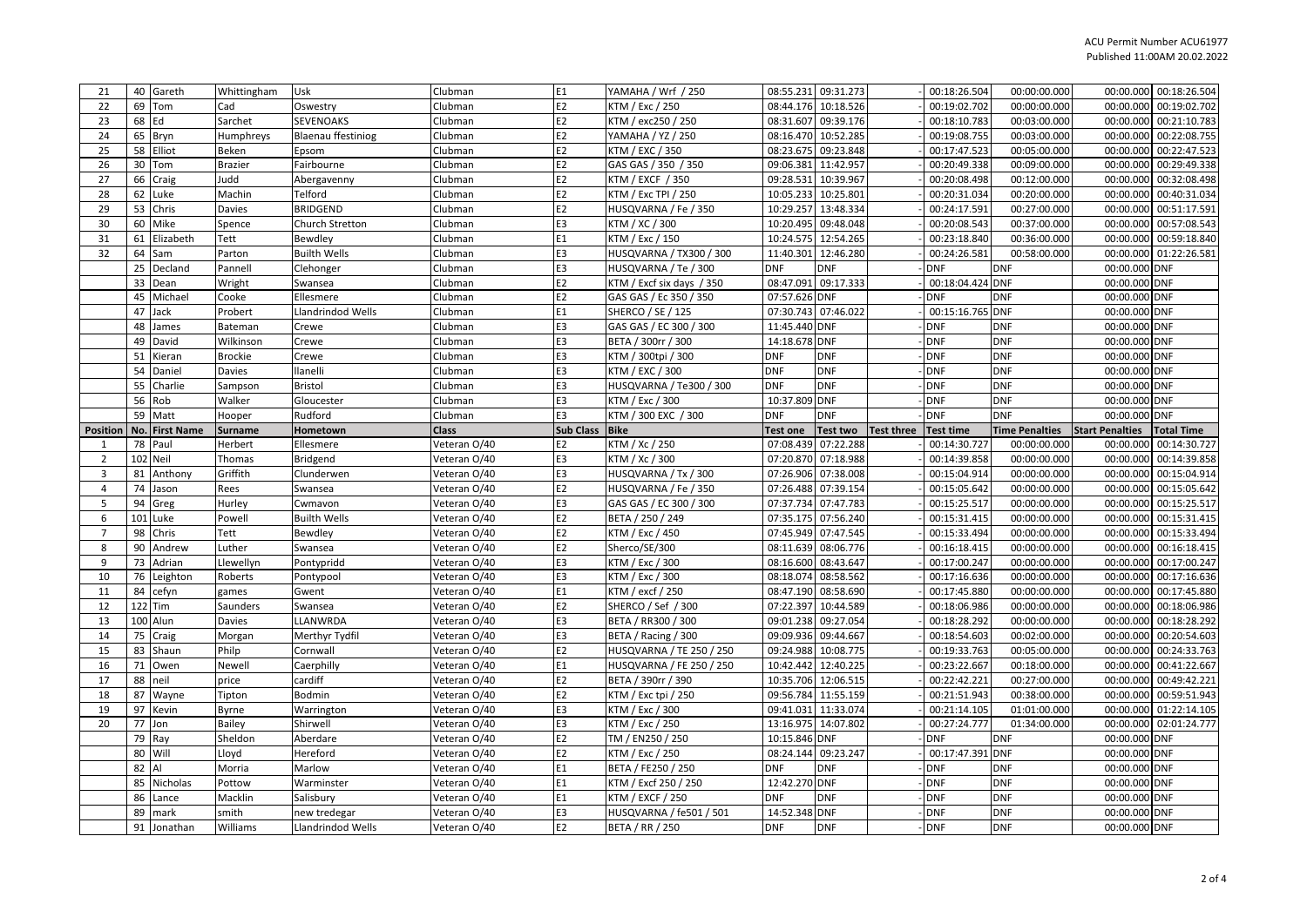|                         |         | 92 Matt                   | Watterson       | Herstmonceux                                 | Veteran O/40                           | E3                   | KTM / Exc / 300                                    | <b>DNF</b>               | <b>DNF</b>          |                   | <b>DNF</b>               | <b>DNF</b>               | 00:00.000 DNF                  |                        |
|-------------------------|---------|---------------------------|-----------------|----------------------------------------------|----------------------------------------|----------------------|----------------------------------------------------|--------------------------|---------------------|-------------------|--------------------------|--------------------------|--------------------------------|------------------------|
|                         | 93      | Gary                      | Hanson          | Herstmonceux                                 | Veteran O/40                           | E2                   | HUSQVARNA / Fe 450 / 450                           | <b>DNF</b>               | <b>DNF</b>          |                   | <b>DNF</b>               | <b>DNF</b>               | 00:00.000 DNF                  |                        |
|                         | 95      | simon                     | ellway          | Coleford                                     | Veteran O/40                           | E <sub>2</sub>       | KTM / EXCF / 350                                   | <b>DNF</b>               | <b>DNF</b>          |                   | <b>DNF</b>               | <b>DNF</b>               | 00:00.000 DNF                  |                        |
|                         |         | 96 Robert                 | Graham          | Warrington                                   | Veteran O/40                           | E3                   | BETA / RR / 300                                    | 10:23.224 DNF            |                     |                   | <b>DNF</b>               | <b>DNF</b>               | 00:00.000 DNF                  |                        |
|                         | 99      | arnaud                    | didey           | stoke gifford                                | Veteran O/40                           | E <sub>2</sub>       | KTM / 250EXC / 250                                 | 09:47.838 DNF            |                     |                   | <b>DNF</b>               | <b>DNF</b>               | 00:00.000 DNF                  |                        |
|                         |         | 121 Ben                   | Lyons           | Compton martin                               | Veteran O/40                           | E3                   | KTM / exc / 300                                    | 12:04.064 DNF            |                     |                   | DNF                      | <b>DNF</b>               | 00:00.000 DNF                  |                        |
| <b>Position</b>         |         | No. First Name            | <b>Surname</b>  | Hometown                                     | <b>Class</b>                           | <b>Sub Class</b>     | <b>Bike</b>                                        | Test one                 | <b>Test two</b>     | Test three        | <b>Test time</b>         | <b>Time Penalties</b>    | <b>Start Penalties</b>         | <b>Total Time</b>      |
|                         |         | 103 Paul                  | Davies          | Neath                                        | Veteran O/50 Clubman                   | E3                   | SHERCO / Se300 / 300                               |                          | 07:32.496 07:51.295 |                   | 00:15:23.791             | 00:00:00.000             | 00:00.000                      | 00:15:23.791           |
| $\overline{z}$          |         | 124 Andrew                | Sagar           | Oswestry                                     | Veteran O/50 Clubman                   | E <sub>2</sub>       | TM / EN / 300                                      | 08:17.302                | 09:09.716           |                   | 00:17:27.018             | 00:00:00.000             | 00:00.000                      | 00:17:27.018           |
| $\overline{\mathbf{3}}$ |         | 113 John                  | Hunt            | <b>Janarth</b>                               | Veteran O/50 Clubman                   | E1                   | SHERCO / Se125 / 125                               | 08:41.781                | 08:58.870           |                   | 00:17:40.651             | 00:00:00.000             | 00:00.000                      | 00:17:40.651           |
| $\overline{4}$          |         | 120 Allan                 | Price.          | Wrexham                                      | Veteran O/50 Clubman                   | E <sub>3</sub>       | KTM / EXC TPI / 300                                | 08:33.817                | 09:09.721           |                   | 00:17:43.538             | 00:01:00.000             | 00:00.000                      | 00:18:43.538           |
| 5                       |         | 105 Philip                | George          | Llandeilo                                    | Veteran O/50 Clubman                   | E3                   | KTM / EXC / 300                                    | 08:26.420                | 09:27.305           |                   | 00:17:53.725             | 00:03:00.000             | 00:00.000                      | 00:20:53.725           |
| 6                       |         | 116 Pepe                  | Powell          | Porth                                        | Veteran O/50 Clubman                   | E3                   | HUSQVARNA / Te300 / 300                            | 09:07.047                | 10:41.831           |                   | 00:19:48.878             | 00:04:00.000             | 00:00.000                      | 00:23:48.878           |
| $\overline{7}$          | 108 Dai |                           | Beer            | Newport                                      | Veteran O/50 Clubman                   | E3                   | HUSQVARNA / TE / 300                               |                          | 08:57.425 10:08.940 |                   | 00:19:06.365             | 00:05:00.000             | 00:00.000                      | 00:24:06.365           |
| 8                       |         | 125 Simon                 | Beken           | Epsom                                        | Veteran O/50 Clubman                   | E <sub>2</sub>       | KTM / Exc / 350                                    | 09:22.589                | 09:09.118           |                   | 00:18:31.707             | 00:08:00.000             | 00:00.000                      | 00:26:31.707           |
| 9                       |         | 106 Chris                 | Pritchett       | <b>Bristol</b>                               | Veteran O/50 Clubman                   | E <sub>2</sub>       | KTM / 250 exc / 250                                |                          | 09:39.026 11:10.433 |                   | 00:20:49.459             | 00:06:00.000             | 00:00.000                      | 00:26:49.459           |
| 10                      |         | 127 Vance                 | John            | CAERPHILLY                                   | Veteran O/50 Clubman                   | E <sub>2</sub>       | KTM / 250 TPi / 249                                |                          | 10:55.898 10:15.527 |                   | 00:21:11.425             | 00:09:00.000             |                                | 00:00.000 00:30:11.425 |
| 11                      |         | 123 gareth                | davies          | ampeter                                      | Veteran O/50 Clubman                   | E <sub>2</sub>       | SHERCO / 300 sef / 300                             | 10:26.161                | 09:47.135           |                   | 00:20:13.296             | 00:12:00.000             | 00:00.000                      | 00:32:13.296           |
| 12                      |         | 129 Martin                | p-Jones         | Llandrindod well                             | Veteran O/50 Clubman                   | E <sub>2</sub>       | BETA / 390rr / 390                                 |                          | 08:32.024 14:18.326 |                   | 00:22:50.350             | 00:15:00.000             | 00:00.000                      | 00:37:50.350           |
| 13                      |         | 118 Henry                 | Righton         | Moreton in Marsh                             | Veteran O/50 Clubman                   | E <sub>2</sub>       | KTM / EXC-F / 450                                  |                          | 10:47.559 11:04.779 |                   | 00:21:52.338             | 00:19:00.000             | 00:00.000                      | 00:40:52.338           |
| 14                      |         | 109 Gary                  | Jones           | Neath                                        | Veteran O/50 Clubman                   | E3                   | BETA / 300 RACING / 300                            |                          | 09:48.783 13:10.570 |                   | 00:22:59.353             | 00:20:00.000             | 00:00.000                      | 00:42:59.353           |
| 15                      | 126 Ian |                           | Spence          | CHURCH STRETTON                              | Veteran O/50 Clubman                   | E <sub>2</sub>       | KAWASAKI / KDX 200 E2 / 198                        | 10:47.202                | 13:39.431           |                   | 00:24:26.633             | 00:25:00.000             | 00:00.000                      | 00:49:26.633           |
| 16                      |         | 119 dene                  | ohn             | bridgend                                     | Veteran O/50 Clubman                   | E3                   | KTM / exc / 300                                    |                          | 09:09.976 10:42.559 |                   | 00:19:52.535             | 00:36:00.000             | 00:00.000                      | 00:55:52.535           |
| 17                      |         | 111 Adrian                | Wilkins         | Alton                                        | Veteran O/50 Clubman                   | E <sub>2</sub>       | KTM / exc / 250                                    |                          | 11:44.246 13:51.935 |                   | 00:25:36.181             | 00:40:00.000             | 00:00.000                      | 01:05:36.181           |
|                         |         | 104 Julian                | Rylance         | Ormskirk                                     | Veteran O/50 Clubman                   | E3                   | KTM / Exc / 300                                    | 08:23.633 DNF            |                     |                   | DNF                      | <b>DNF</b>               | 00:00.000 DNF                  |                        |
|                         |         | 107 Andrew                | Brown           | Swindon                                      | Veteran O/50 Clubman                   | E <sub>2</sub>       | KTM / XC 250 / 249                                 | 12:05.033 DNF            |                     |                   | DNF                      | <b>DNF</b>               | 00:00.000 DNF                  |                        |
|                         |         | 110 chris                 | welch           | Pulboruogh                                   | Veteran O/50 Clubman                   | E <sub>2</sub>       | SHERCO / 300 sef-r / 303                           | 11:18.692 DNF            |                     |                   | <b>DNF</b>               | <b>DNF</b>               | 00:00.000 DNF                  |                        |
|                         |         | 112 Anthony               | Moore           | Coleford                                     | Veteran O/50 Clubman                   | E1                   | FANTIC / XE125 / 125                               | 10:08.785 DNF            |                     |                   | <b>DNF</b>               | <b>DNF</b>               | 00:00.000 DNF                  |                        |
|                         |         | 114 Mark                  | Heaton          | Scarisbrick                                  | Veteran O/50 Clubman                   | E <sub>2</sub>       | HUSQVARNA / Te250 / 250                            | <b>DNF</b>               | <b>DNF</b>          |                   | <b>DNF</b>               | <b>DNF</b>               | 00:00.000 DNF                  |                        |
|                         |         | 115 Denver                | Rollings        | COLEFORD                                     | Veteran O/50 Clubman                   | E3                   | HUSQVARNA / Te 300 / 300                           | <b>DNF</b>               | <b>DNF</b>          |                   | <b>DNF</b>               | <b>DNF</b>               | 00:00.000 DNF                  |                        |
|                         | 117     | Carl                      | Davies          | Knighton                                     | Veteran O/50 Clubman                   | E <sub>2</sub>       | KTM / exc / 150                                    | <b>DNF</b>               | <b>DNF</b>          |                   | <b>DNF</b>               | <b>DNF</b>               | 00:00.000 DNF                  |                        |
|                         |         | 128 calvin                | <b>WILLIAMS</b> | ampeter                                      | Veteran O/50 Clubman                   | E <sub>2</sub>       | BETA / RR 200 / 200                                | 08:48.081                | <b>DNF</b>          |                   | DNF                      | <b>DNF</b>               | 00:00.000 DNF                  |                        |
|                         |         | 130 lain                  | clark           | bridgend                                     | Veteran O/50 Clubman                   | E3                   | SHERCO / te / 300                                  | <b>DNF</b>               | <b>DNF</b>          |                   | <b>DNF</b>               | <b>DNF</b>               | 00:00.000 DNF                  |                        |
| <b>Position</b>         |         | No. First Name            | <b>Surname</b>  | Hometown                                     | <b>Class</b>                           | Sub Class            | <b>Bike</b>                                        | Test one                 | <b>Test two</b>     | <b>Test three</b> | <b>Test time</b>         | <b>Time Penalties</b>    | <b>Start Penalties</b>         | <b>Total Time</b>      |
| $\mathbf{1}$            |         | 145 Tom                   | Humphreys       | <b>Blaenau ffestiniog</b>                    | Veteran Sportsman                      | E3                   | TM / Tm EN / 300                                   | 09:32.697                |                     |                   | 00:09:32.697             | 00:00:00.000             | 00:00.000                      | 00:09:32.697           |
| $\overline{z}$          |         | 137 David                 | Garland         | Newbury                                      | Veteran Sportsman                      | E <sub>2</sub>       | KTM / Exc / 250                                    | 10:21.819                |                     |                   | 00:10:21.819             | 00:01:00.000             | 00:00.000                      | 00:11:21.819           |
| $\overline{3}$          |         | 146 Herman                | Ostroznik       | Llandovery                                   | Veteran Sportsman                      | E3                   | GAS GAS / EC / 300                                 | 10:42.656                |                     |                   | 00:10:42.656             | 00:02:00.000             | 00:00.000                      | 00:12:42.656           |
| $\overline{4}$          |         | 148 David                 | Lote            | St Albans                                    | Veteran Sportsman                      | E <sub>2</sub>       | KTM / Exc / 250                                    | 10:59.653                |                     |                   | 00:10:59.653             | 00:02:00.000             | 00:00.000                      | 00:12:59.653           |
| 5                       |         | 134 Stuart                | <b>Bayliss</b>  | Newbury                                      | Veteran Sportsman                      | E3                   | HUSQVARNA / TE / 300                               | 11:37.526                |                     |                   | 00:11:37.526             | 00:02:00.000             | 00:00.000                      | 00:13:37.526           |
| 6                       |         | 138 Kevin                 | Humphreys       | <b>Blaenau Ffestiniog</b>                    | Veteran Sportsman                      | E3                   | GAS GAS / EC 300 / 300                             | 12:52.757                |                     |                   | 00:12:52.757             | 00:02:00.000             | 00:00.000                      | 00:14:52.757           |
| $\overline{7}$          |         | 141 Carwyn                | <b>Davies</b>   | Swansea                                      | Veteran Sportsman                      | E3                   | KTM / Excf / 500                                   | 11:11.841                |                     |                   | 00:11:11.841             | 00:09:00.000             | 00:00.000                      | 00:20:11.841           |
| 8                       |         | 132 Peter                 | Tolley          | Nr Pershore                                  | Veteran Sportsman                      | E1                   | SHERCO / Sef250 / 250                              | 10:58.708                |                     |                   | 00:10:58.708             | 00:14:00.000             | 00:00.000                      | 00:24:58.708           |
| 9                       |         | 131 Mike                  | Crumb           | Caerphilly                                   | Veteran Sportsman                      | D <sub>3</sub>       | KTM / Exc / 300                                    | 12:34.805                |                     |                   | 00:12:34.805             | 00:22:00.000             |                                | 00:00.000 00:34:34.805 |
|                         |         | 133 Nick                  | Haines          | Warwick                                      | Veteran Sportsman                      | E3                   | KTM / EXC / 400                                    | <b>DNF</b>               |                     |                   | <b>DNF</b>               | <b>DNF</b>               | 00:00.000 DNF                  |                        |
|                         |         | 135 Steve                 | Vanhinsbergh    | NEWBURY                                      | Veteran Sportsman                      | E3                   | KTM / EXC / 300                                    | <b>DNF</b>               |                     |                   | DNF                      | <b>DNF</b>               | 00:00.000 DNF                  |                        |
|                         |         | 136 Sean                  | Rogers          | Congleton                                    | Veteran Sportsman                      | E1                   | YAMAHA / Wr250f / 250                              | <b>DNF</b><br><b>DNF</b> |                     |                   | <b>DNF</b>               | <b>DNF</b>               | 00:00.000 DNF                  |                        |
|                         |         | 139 Paul                  | Todd            | Wooburn Green                                | Veteran Sportsman                      | E <sub>2</sub><br>E1 | BETA / 200rr / 200                                 |                          |                     |                   | <b>DNF</b>               | <b>DNF</b><br><b>DNF</b> | 00:00.000 DNF                  |                        |
|                         |         | 140 Robin                 | .ynch<br>Abbott | Kent                                         | Veteran Sportsman                      | E <sub>2</sub>       | HUSQVARNA / FE250 / 250<br>MONTESSA / 4 ride / 260 | <b>DNF</b><br><b>DNF</b> |                     |                   | <b>DNF</b><br><b>DNF</b> | <b>DNF</b>               | 00:00.000 DNF<br>00:00.000 DNF |                        |
|                         | 143     | 142 Gareth<br>Christopher |                 | Merthyr Tydfil<br>Silverdale, Near Carnforth | Veteran Sportsman<br>Veteran Sportsman | E <sub>2</sub>       | KTM / 250 exc / 250                                | <b>DNF</b>               |                     |                   | <b>DNF</b>               | <b>DNF</b>               | 00:00.000 DNF                  |                        |
|                         |         |                           | <b>Burrow</b>   |                                              |                                        | E3                   |                                                    | <b>DNF</b>               |                     |                   |                          |                          |                                |                        |
|                         |         | 144 Martin                | Walker          | Birmingham                                   | Veteran Sportsman                      |                      | KTM / Exc / 450                                    |                          |                     |                   | <b>DNF</b>               | <b>DNF</b>               | 00:00.000 DNF                  |                        |